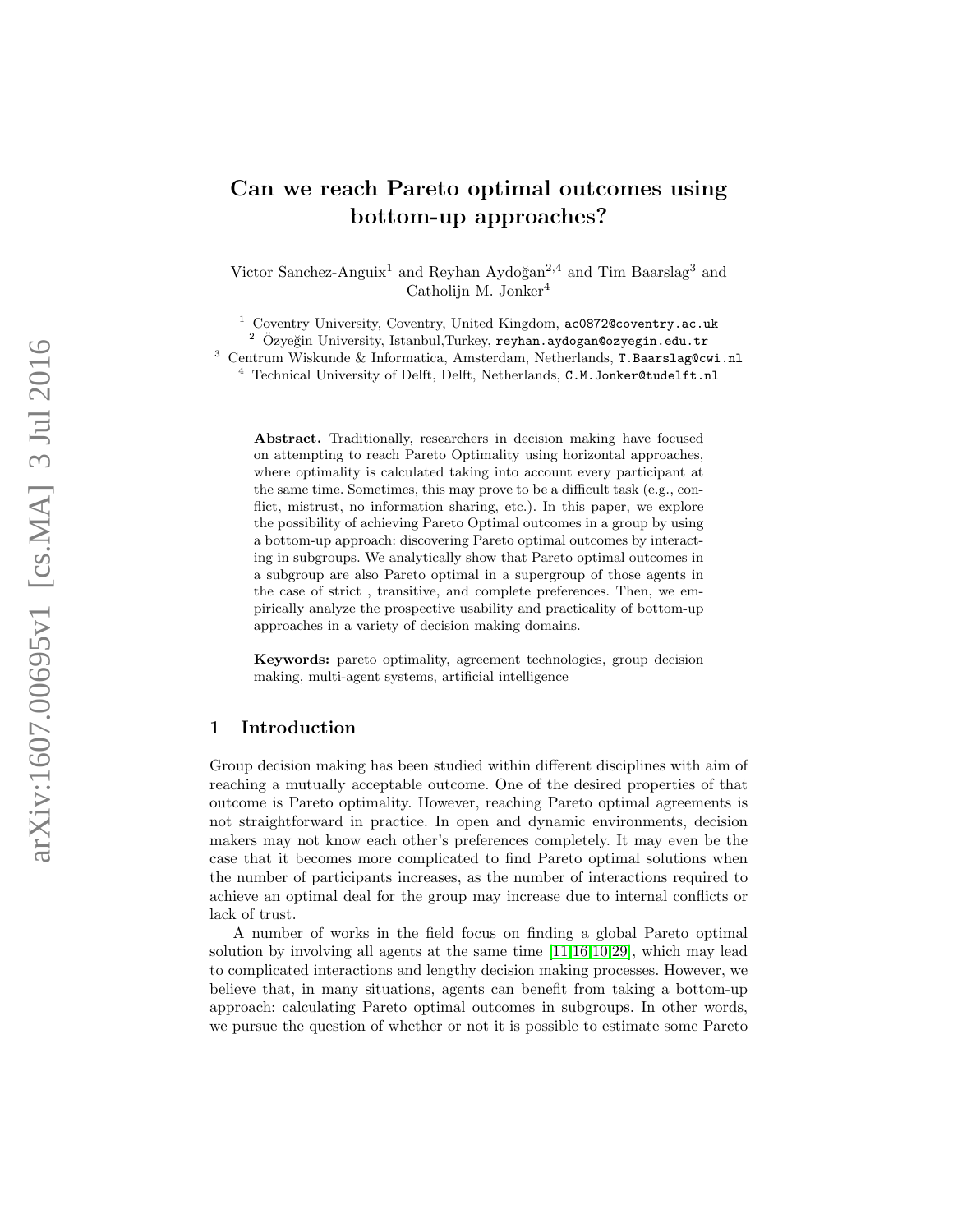optimal outcomes without knowing or predicting the preferences of all agents. In essence, solving the Pareto optimal set problem in a smaller group may be less complicated than in larger groups (e.g., less privacy concerns, less interactions needed, more willingness to cooperate, etc.) and it may provide a relatively important ratio of the final Pareto Optimal outcomes. Such kind of property can be used in some complex group decision making scenarios. Imagine that a group of agents is negotiating in unison with an unknown opponent [\[22,](#page-13-1)[27,](#page-13-2)[25\]](#page-13-3). If the agents can find the Pareto optimal outcomes within the team, they may use these outcomes in their bidding strategy to reach a Pareto optimal agreement with their opponent.

In this paper we explore bottom-up strategies. For that, first we prove that any Pareto optimal outcome in a subgroup is also Pareto optimal in a larger group that contains the subgroup, as long as agents' preferences are strict linear order. Second, we empirically simulate how bottom-up approaches may perform in realistic scenarios. More specifically, we show that we can obtain a reasonable ratio of the Pareto optimal outcomes within a group of agents by only finding the Pareto optimal outcomes within the subgroup of these agents.

The remainder of this paper is organized as follows: first we present a proof of how Pareto optimal solutions in subgroups are also Pareto optimal in larger groups when agents have strict, transitive, and complete preferences. Section [3](#page-2-0) discusses some of the implications of the proof, and how it can be applied to solve a wide variety of problems in multi-agent systems. In Section [4,](#page-3-0) we empirically validate the theory in practice and analyze empirically compare the ratio of Pareto optimal outcomes within subgroups to the Pareto optimal outcomes within the entire group in a wide variety of real domains. After discussing the related work, we finally conclude the paper with future lines of work.

## <span id="page-1-0"></span>2 Pareto optimality in subgroups

In this section we prove that any Pareto optimal outcome in a subgroup of agents is also Pareto optimal in any group of agents containing the subgroup. First, we provide some of the necessary definitions and introduce some notation.

Let  $A = \{a_1, ..., a_n\}$  be a set of agents where k is the index of agent  $a_k$  and  $\mathcal{A}' = \{a_1, ..., a_m\}$  be a superset of  $\mathcal{A}, \mathcal{A} \subset \mathcal{A}'$  where  $m > n$ .  $\mathcal{O}$  is the set of all possible solutions in a given domain, and  $o \in \mathcal{O}$  represents a possible solution in the domain. We assume that  $\succeq_i$  represents agent's  $a_i$  preference relation over outcomes in  $\mathcal{O}$ . If  $o \succeq_i o'$  then agent  $a_i$  likes  $o$  at least as well as  $o'$ , we write  $o \succ_i o'$  to denote a strict preference for o and  $o = o'$  to denote indifference. We assume that the agents' preference relations are strict, transitive and complete.

An outcome  $o^*$  is Pareto optimal with respect to  $A$  and  $O$ , denoted by  $po(o^*, A, O)$  iff

$$
\nexists o \in \mathcal{O} \exists j \leq n \bigwedge_{i=1}^{n} o \succeq_{i} o^{*} \wedge o \succ_{j} o^{*}.
$$

We denote the set of all Pareto optimal outcomes over  $\mathcal A$  by  $\mathcal O^*_{\mathcal A} = \{o^* \in \mathcal O \mid po(o^*, \mathcal A, \mathcal O)\}$ .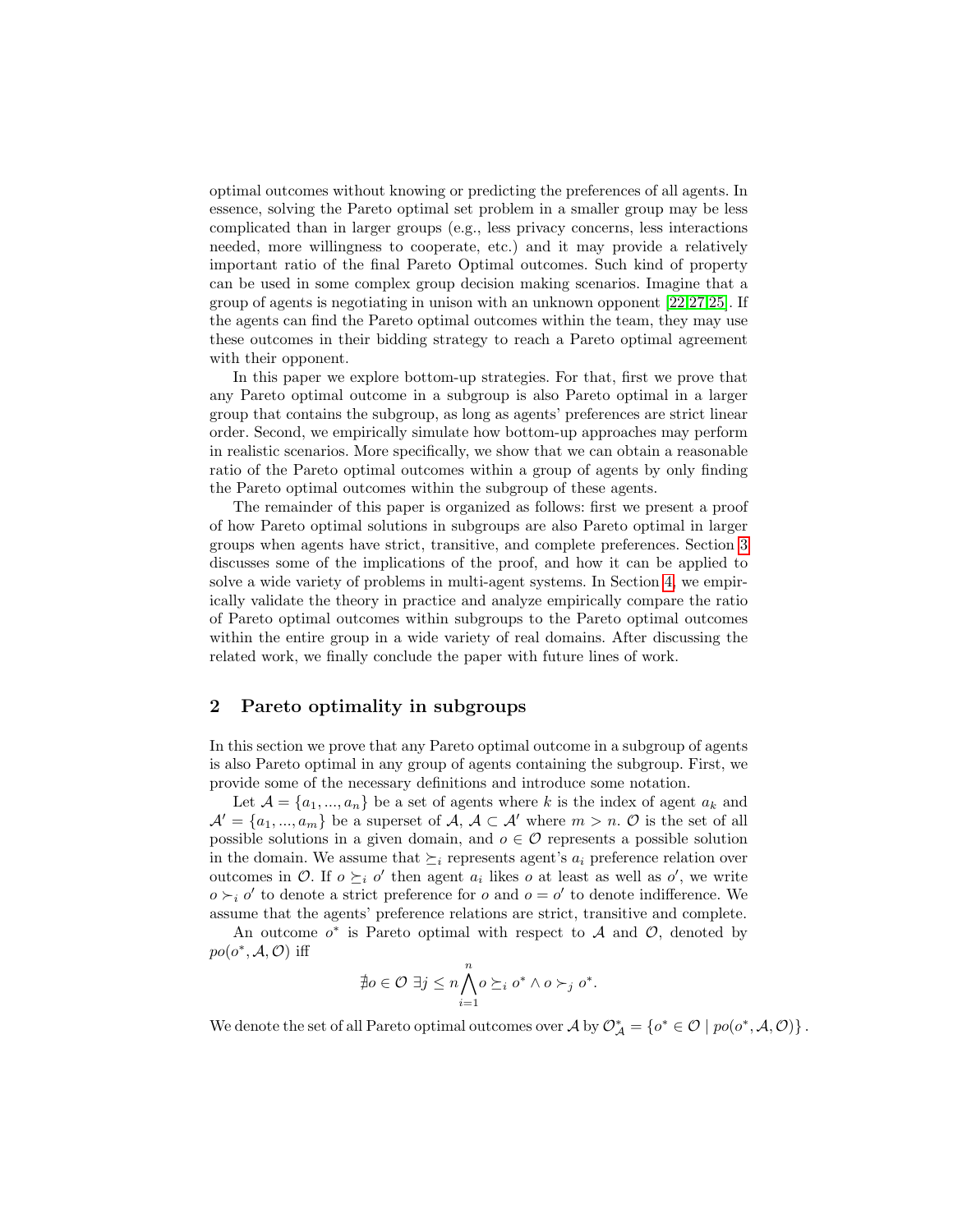**Theorem 1.** Given a set of outcomes  $O$ . For all two sets of agents  $A$  and  $A'$ , if  $\mathcal{A} \subset \mathcal{A}'$ , then  $\mathcal{O}_{\mathcal{A}}^* \subset \mathcal{O}_{\mathcal{A}'}^*$ .

*Proof.* Let us assume by reductio ad absurdum that  $A \subset \mathcal{A}'$ , but  $\mathcal{O}_{\mathcal{A}}^* \not\subset \mathcal{O}_{\mathcal{A}'}^*$ . This means there exists an  $o^* \in \mathcal{O}_{\mathcal{A}}^*$  such that  $o^* \notin \mathcal{O}_{\mathcal{A}'}^*$ . Expanding the definition of Pareto optimal outcomes, we have

$$
o^* \notin \{o \in \mathcal{O} \mid \nexists o' \in \mathcal{O} \exists k \leq m, \bigwedge_{i=1}^m o' \succeq_i o \wedge o' \succ_k o\}.
$$

This means there must exist an  $o \in \mathcal{O}$  and a  $k \leq m$  such that  $\bigwedge^m$  $\bigwedge_{i=1}^{\infty} 0 \succeq_i 0^* \wedge 0 \succ_k 0^*.$ We consider two scenarios: either  $a_k \in \mathcal{A}$  or  $a_k \notin \mathcal{A}$ .

- − If  $a_k \in \mathcal{A}$  then *o* is an outcome that dominates  $o^*$  over  $\mathcal{A}$ , which is not possible as  $o^*$  is Pareto optimal over  $\mathcal{A}$ .
- Otherwise,  $k > n$ , so we have  $\bigwedge^n$  $\bigwedge_{i=1}^{\infty} o \succeq_i o^*$ . In that case, as  $o^*$  is Pareto optimal over  $A$ , the condition is only true if all of the agents in  $A$  are indifferent between  $o$  and  $o^*$ . As preferences are strict, that cannot be true either.

Since both sides lead to a contradiction, we have proven the theorem.

At this point the reader may be wondering how the theorem above behaves in a scenario where agents' preferences are not strict. As we will discuss later, the likeliness of such as scenario is small, but the conclusion of the theorem above may in fact not hold in that case. Basically, an outcome that is Pareto optimal in a subgroup  $A$  may not be Pareto optimal in the group  $A'$  when all of the agents in A are indifferent between such outcome and another Pareto optimal outcome. Then, one of the two outcomes may not be Pareto optimal with  $\mathcal{A}'$  when one of the agents in the group is not indifferent between those outcomes. Nevertheless, as we shall outline in Section [4.2,](#page-6-0) such situations are rare in practice, as all of the agents need to be indifferent between outcomes. This becomes increasingly unlikely as the group size grows and thus, for large enough groups, we can consider that the theorem is true for practically any scenario.

## <span id="page-2-0"></span>3 Prospective applications

In Section [2](#page-1-0) we have demonstrated that an outcome that is Pareto optimal in a subgroup of agents will also remain Pareto optimal in a larger group<sup>[5](#page-2-1)</sup>. It should be highlighted that we are not depicting achieving Pareto optimality as a simple task. However, there is value in computing Pareto optimality in smaller groups as long as we are able to use those solutions in more challenging scenarios:

<span id="page-2-1"></span><sup>5</sup> For strict, transitive, and complete preferences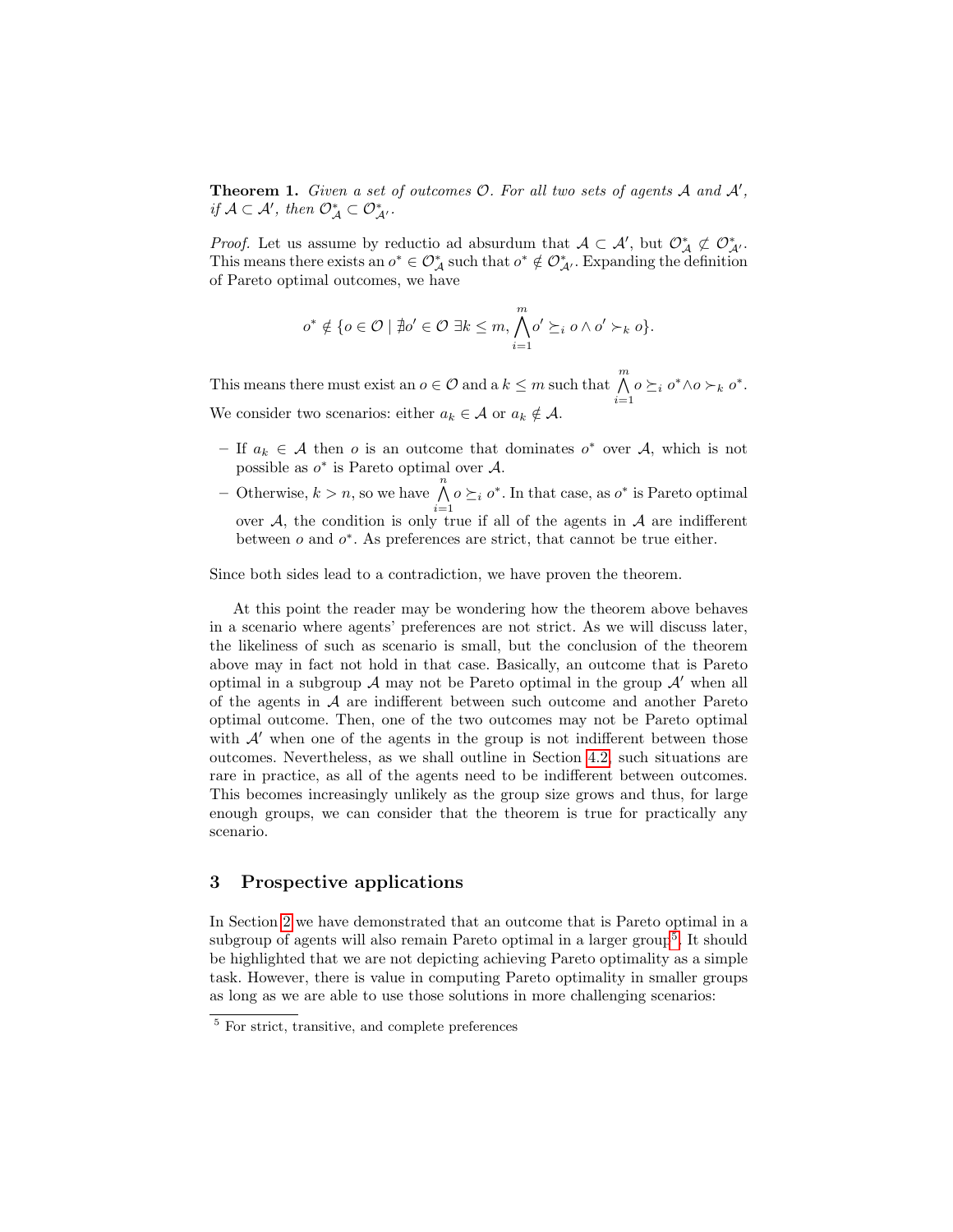- Negotiation teams: In this scenario, a group of individuals negotiate as a party with opponent(s) to achieve a deal  $[22,27,26,25,23]$  $[22,27,26,25,23]$  $[22,27,26,25,23]$  $[22,27,26,25,23]$  $[22,27,26,25,23]$ . In that case, finding the outcomes that are Pareto optimal within the team may play in favor of the team as (i) if the team sticks to these outcomes while negotiating with opponents, it can ensure efficiency in the final outcome, (ii) the set of calculated deals may be reused in multiple negotiations with different opponents as they remain Pareto optimal, and (iii) finding Pareto optimal outcomes once may reduce the time spent in negotiation threads as the team exactly knows which outcomes are more beneficial for team members. On top of that, one can also assume that team members may be more willing to share information with teammates, which may make easier the search for Pareto optimal outcomes inside the team.
- Multi-party negotiations: Some participants in a multi-party negotiation [\[29](#page-13-0)[,6](#page-12-3)[,3,](#page-12-4)[8](#page-12-5)[,10](#page-12-2)[,11\]](#page-12-0) may decide to collude and bias the agreement with their preferences. For that, the subgroup of agents may calculate Pareto optimal outcomes within the subgroup, and decide on the Pareto optimal outcomes that they plan to use in the upcoming multi-party negotiation. This way, there may be higher probabilities for the negotiation to finish with an outcome that satisfies the subgroups' interests and that is efficient. Another possible application for this proof in multi-party settings is precisely the idea of looking for Pareto optimal agreements within subgroups of agents. For instance, agents with high degrees of trust may decide to share some information that facilitates the search of Pareto optimal outcomes within the subgroup. Then, once outcomes are found in subgroups, these may be shared among all of the agents, and the whole group may need to decide on the most appropriate Pareto optimal outcome.
- Decision making in open environments: Open multi-agent systems [\[2](#page-12-6)[,24](#page-13-6)[,12\]](#page-12-7) have the particularity of being systems where agents enter and leave the system dynamically. In such environments, decision making tasks may suffer from the same characteristic and agents may enter and leave decision making tasks as needed, resulting in a real time problem. For those situations, agents in a decision making task may benefit from a continuous search for Pareto optimal outcomes. As new agents join the task, those Pareto optimal outcomes calculated should be kept as they will remain Pareto optimal in the new group. When agents leave, remaining group members can get rid of some outcomes that have become dominated in the new setting.

As the reader may have noticed, the range of applications where this approach could be applied is varied. We are not claiming that those are the sole applications for this approach, and there may be others in domains like social choice, group recommendations, and so forth.

## <span id="page-3-0"></span>4 Experimental study

Section [2](#page-1-0) shows theoretically that Pareto optimal outcomes within a group of agents having complete, transitive and strict preferences are still Pareto optimal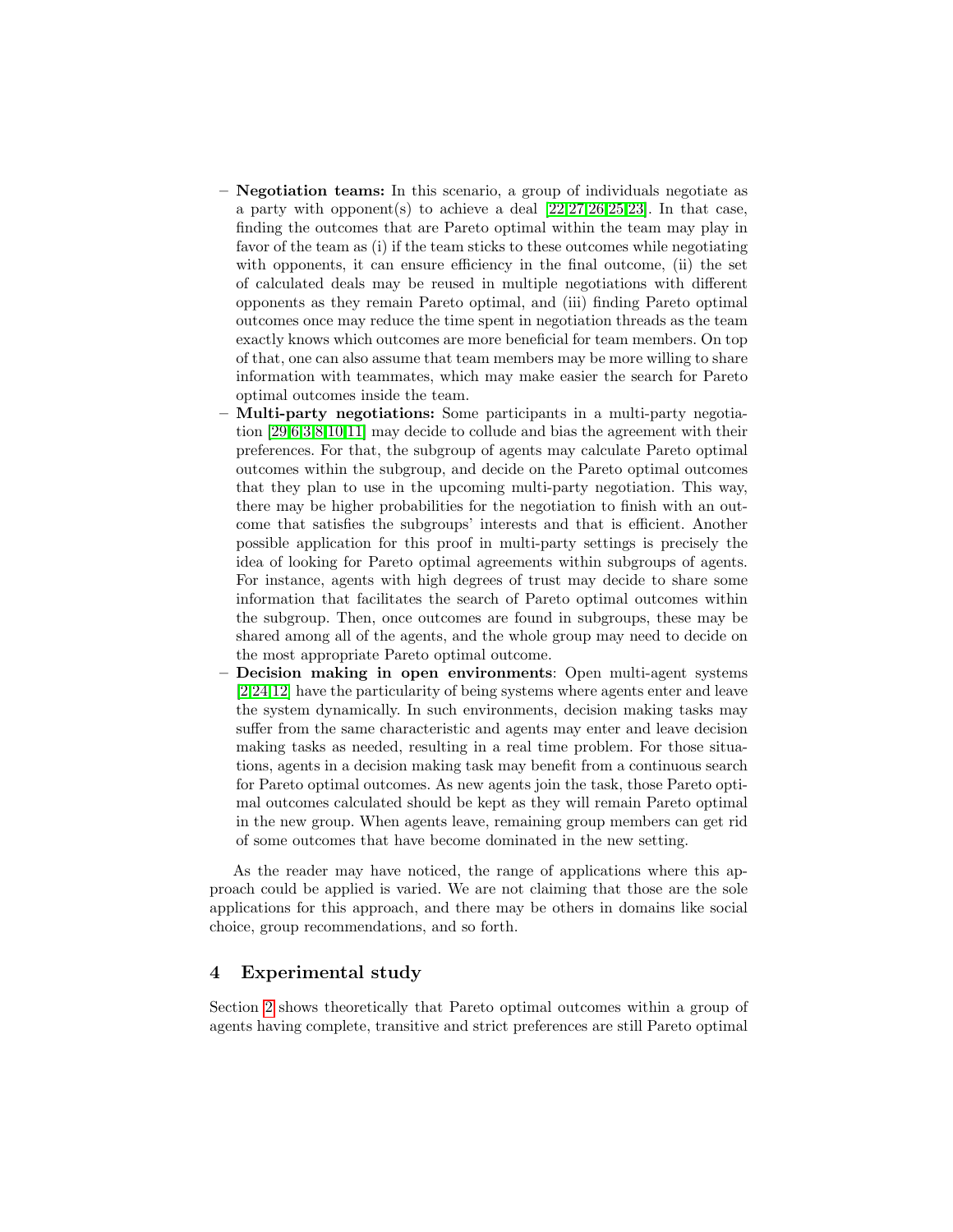when the group size increases with incoming agents. Even when preferences are non strict, we expect for the theorem to hold in most of the cases. In this section, we empirically analyze the prospective performance and applicability of bottomup approaches. For that purpose, we selected a variety of domains:

- Sushi domain: 5000 preference profiles over 10 types of sushi [\[15\]](#page-12-8).
- AGH course selection: 153 students' preferences over 6 courses offered by AGU University of Science and Technology in 2004 [\[28\]](#page-13-7).
- Book crossing domain: The original dataset contains preferences of 278,858 users that produced 1,149,780 ratings over 271,379 books [\[30\]](#page-13-8). In order to calculate Pareto optimality, we require preferences to be complete on at least a subset of items. We kept 7 users that had rated 23 books in common.
- Movielens domain: The original dataset contains 138,000 users that provided ratings over 27,000 movies [\[19\]](#page-13-9). As we require complete preferences, we picked 10 preference profiles that had rated a total of 298 movies in common.
- Holiday domain: A multi-party negotiation domain available in Genius [\[18\]](#page-13-10). In this scenario, participants need to decide on the details of a holiday trip. In total, 9 preference profiles over 1024 possible outcomes are available. These preferences have been elicited from TU Delft computer science students, but not with serious plans for a joint holiday in mind.
- Symposium domain: Another multi-party negotiation domain that is available in Genius [\[18\]](#page-13-10) concerning the organization of a conference. There are 9 preference profiles over 2305 possible outcomes. These preferences have been elicited from faculty members in computer science of TU Delft experienced in organizing conferences, but not having a specific conference in mind.
- Party domain: Another multi-party negotiation domain, where agents decide on the details of a party [\[18\]](#page-13-10). We elicited preferences from students in a Master level AI course. Students were asked to input their real preferences via Genius based on their tastes for hosting parties. In total, we elicited 24 real preference profiles over 3072 outcomes.

From a global perspective, the sushi, agh, and book domain are small attending to the number of outcomes. These domains correspond to decision making domains where outcomes are non customizable objects (e.g., a movie, a book, a course, etc.). The data in the Movielens domain is less sparse and we were able to find 10 users that had rated 298 outcomes in common. This is again a domain where outcomes are non customizable, but the size of the domain is one order of magnitude larger than that of the small domains. The three remaining multi-party negotiation domains (i.e., holiday, symposium, and party domain) represent scenarios where the final outcome can be customized via the negotiable issues. As a result, the number of possible outcomes is larger. We consider these domains and the Movielens domain as the large domains in our study.

#### 4.1 Validation and Performance Analysis

Our performance metric is the ratio of the Pareto optimal outcomes within a subgroup with a size of  $\{2, ..., n-1\}$  to the Pareto optimal outcomes within the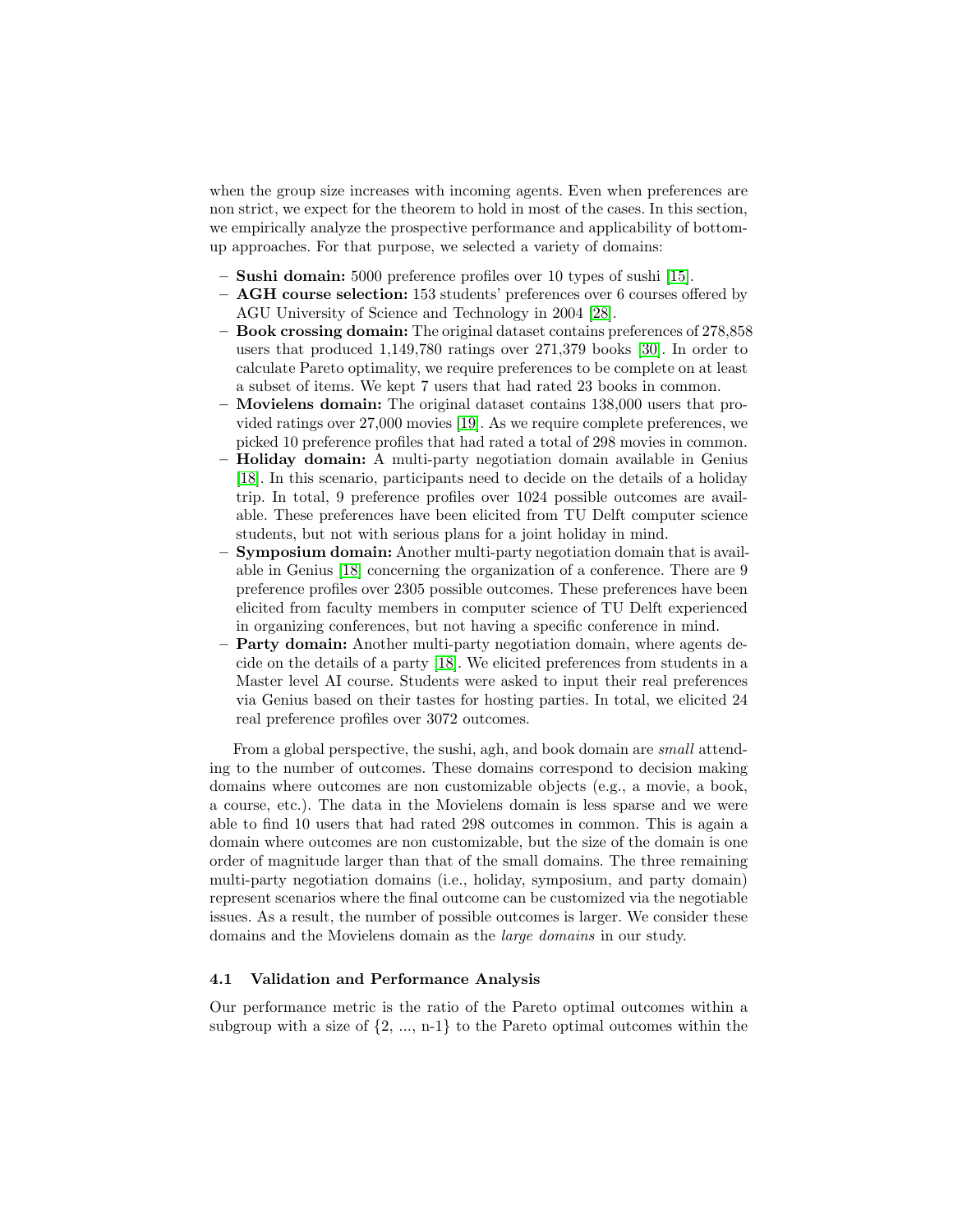n-sized group. If the ratio remains low even for large subgroups, then this means that the performance of our theoretical finding may be of little value in practice, as only a small ratio of the final Pareto outcomes may be achievable. However, if the ratio is large, then it may indicate that bottom-up approaches may be valuable. Additionally, common sense indicates that, the larger the subgroup, the higher the ratio of final Pareto optimal outcomes that may be obtained in the subgroup. However, one question that arises is the actual speed by which the ratio of final Pareto outcomes increases, and whether or not subgroups may be able to calculate a respectable ratio of the final Pareto optimal outcomes.

For testing the practical performance of our bottom-up approaches, we randomly generated groups of size n based on the preference profiles available for each domain. For each randomly generated group, we built all possible subgroups with varying sizes  $\{2, ..., n-1\}$  and estimated the Pareto optimal set in each (sub)group. More specifically, for each domain we tested a maximum of 1000 groups<sup>[6](#page-5-0)</sup> of size  $n = \{5, 7, 9\}.$ 



<span id="page-5-1"></span>Fig. 1. Average ratio of the final Pareto optimal obtained in subgroups of different size

<span id="page-5-0"></span><sup>&</sup>lt;sup>6</sup> The total number is  $min(1000, \binom{m}{n})$ , where m is the total number of available preference profiles and  $n$  is the size of the group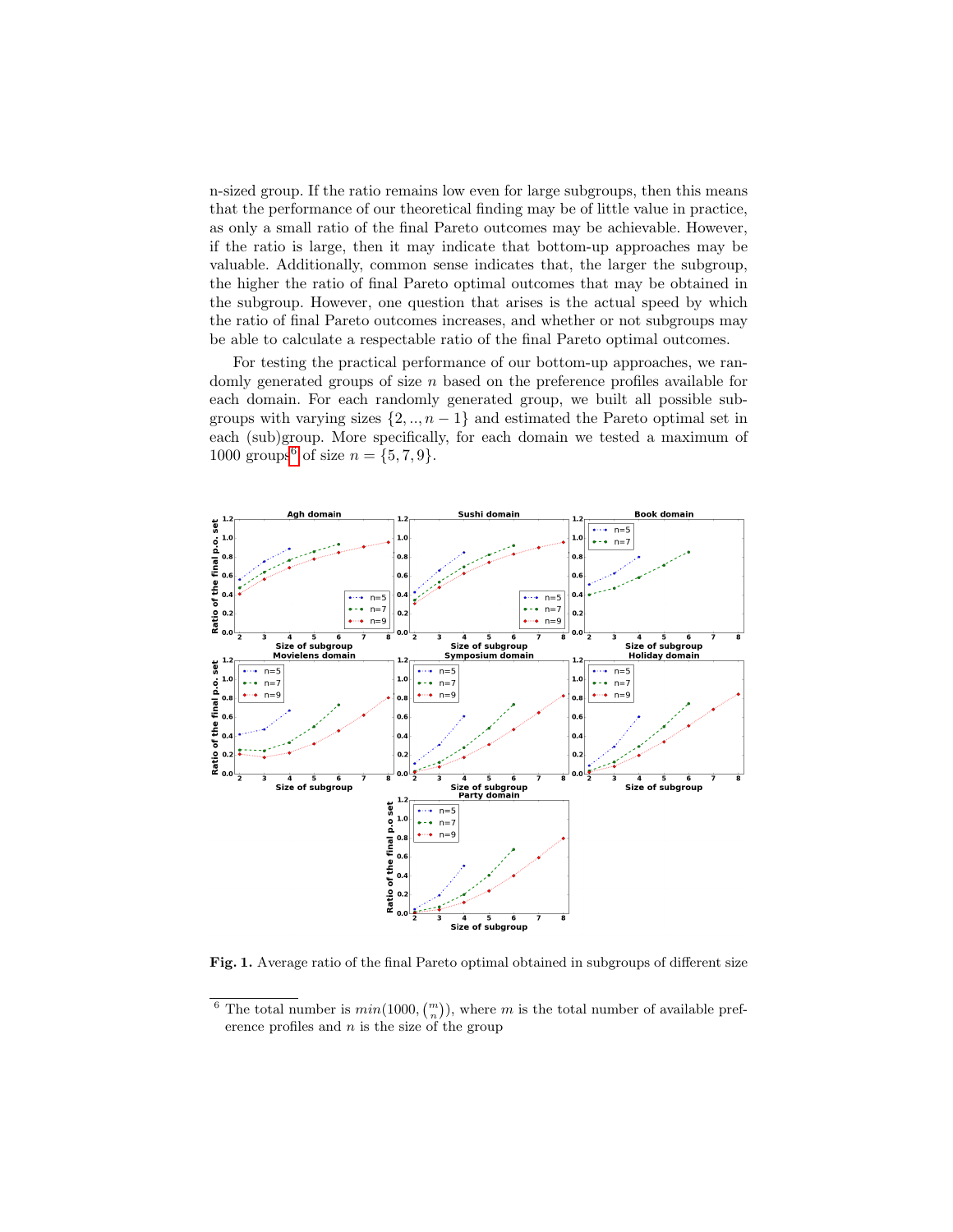The results of this experiment can be observed in Figure [1.](#page-5-1) As expected, the results show that the larger the subgroup is, the larger the average ratio of the final Pareto Optimal set that we get. The increase is clearly continuous for all of the domains and group sizes. When we look at the results for groups of 7 and 9 members we observe a non-linear increase with the size of the subgroup. This non-linear increase is not as evident in the case of 5 members' groups, as in that case we only have 3 data points<sup>[7](#page-6-1)</sup>.

One should highlight that for  $n-1$  agents in the subgroup, n being the total number of agents in the group, the average ratio of the Pareto optimal set obtained in the subgroup is always over 50% of the final set, being close to 80% in some cases (e.g, smaller domains, larger groups). This is a good result, especially for negotiation team scenarios [\[22,](#page-13-1)[27,](#page-13-2)[25\]](#page-13-3), where the team could calculate the Pareto set inside the team and use those outcomes in the negotiation with an opponent. This is a clear case where a subgroup of size  $n-1$  can be formed (i.e., all of the team members) and, according to the experimental results, obtain a notably high ratio of final Pareto optimal outcomes. Consequently, they can propose Pareto optimal bids without knowing their opponent's preferences.

The result is also notable for smaller subgroups. For instance, in groups of size 5, we are able to obtain between an average of 68% of the final Pareto set for small domains and 32% for the larger domains with just about half of the group members (i.e., 3). In the case of groups of size 7, we get 68% of the final Pareto set for small domains and 28% for larger domains with just about half of the group members (i.e., 4). Similarly, for groups of size 9 we are able to obtain an average of 76% of the final Pareto set in small domains, and 30% in large domains with just about half of group members (i.e., 5).

The trends in the graphics and the results mentioned above may also suggest that larger domains may result in lower ratios of the final Pareto optimal set achievable by subgroups. Nevertheless, as we have been able to observe above, the results can still be considered as positive. Although the current results are promising, we would like to test a wider range of domains and domain sizes to strengthen the results of this study.

## <span id="page-6-0"></span>4.2 Applicability Analysis

There are still other aspects that we need to analyze to determine the applicability of bottom-up approaches in real situations. Even though considerable ratios of the final Pareto optimal set are obtainable within subgroups, this may be useless in practice if the total number of Pareto optimal outcomes is very close to all possible outcomes. In those cases, there would be no point in calculating Pareto optimal outcomes in subgroups, as almost any outcome would be Pareto optimal. Therefore, we are interested in checking that the set of final Pareto optimal outcomes does not dramatically approach the total number of outcomes. In [\[20\]](#page-13-11), O'Neill studied how Pareto optimality was affected by the number of agents participating in a decision making process. To put it simply, the author

<span id="page-6-1"></span><sup>7</sup> Even non-linear functions may look like linear when the number of points is reduced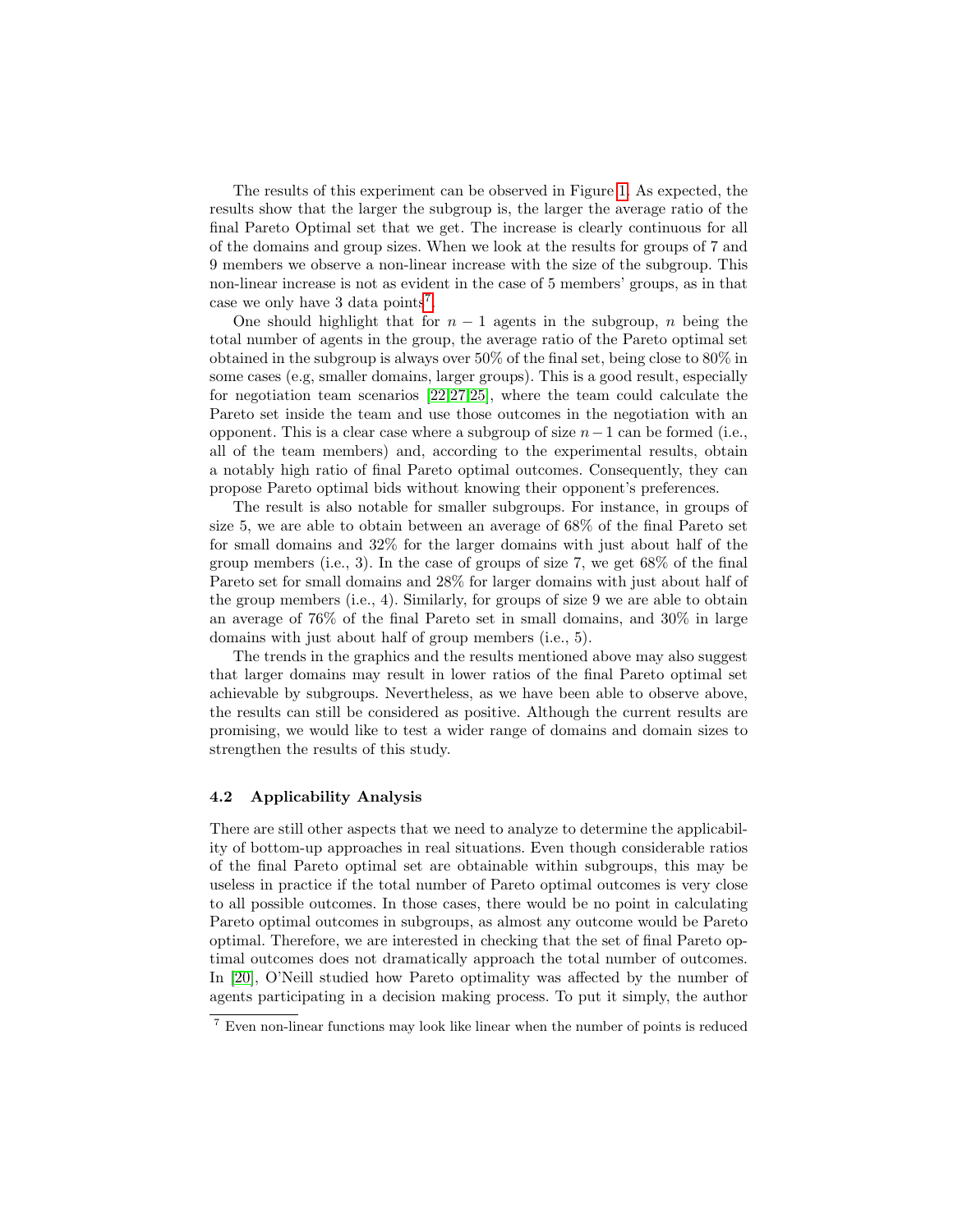proved that the number of Pareto optimal outcomes grows exponentially with the number of agents, with the assumption that all preference profiles are equally probable. Additionally, he proposed a formula to estimate the number of outcomes that are expected to be Pareto optimal based on the size of the domain

m, and the number of agents in the group n:  $E(K_{m,n}) = -\sum_{n=1}^{m}$ 

 $i=1$  $(-1)^i \binom{m}{i} \frac{1}{i^{n-1}}$ . He also stated that the size of the domain had an effect on the number of outcomes that were Pareto optimal: larger outcome spaces tend to slow down the exponential growth of the Pareto optimal set, although the growth is still exponential. Of course, for drawing such a conclusion, the author had to assume that all preference profiles were equally probable. We argue that, in practice, all preference profiles are not equally probable as in some domains not all of the outcomes may be equally feasible (e.g., high prices in a team of buyers, popular choices in movies, popular choices in travel destinations, etc.). Hence, we argue that the exponential growth may not be as fast as in the theoretical case, and bottom-up approaches may be applicable to more scenarios.

In order to examine this theoretical finding in practice, we calculated the ratio of the Pareto optimal outcomes to the total number of outcomes for each domain and group size. Figure [2](#page-8-0) shows the average ratio of outcomes that are Pareto optimal for different groups sizes and domains. In these graphs, blue dots represent the average ratios calculated in real scenarios while green dots denote the theoretical estimation provided by [\[20\]](#page-13-11) for domains of the same size. In addition to this, for each data point we provide the total number of cases<sup>[8](#page-7-0)</sup> that were considered for calculating the average. Numbers in red represent less than 30 samples and such averages should be ignored.

As it can be observed in Figure [2,](#page-8-0) the growth in the number of outcomes that are Pareto optimal is usually slower in real domains than in the theoretical estimation. Being more specific, we observe that only the symposium domain shows a similar behavior to that of the theoretical case. The rest of the domains deviate from the theoretical behavior sooner or later, showing a slower saturation. We can observe that this difference is specially acute in the Movielens, Book, Sushi, and Agh domain, which are the ones whose preferences have been rigorously elicited from real users (except for the party domain). This may reinforce our initial intuition, that, in real domains, the exponential growth on the number of Pareto optimal outcomes may not be as drastic as in the theoretical case. In other domains like the party and the holiday domain, the difference is less acute but still existent.

In fact, if one analyzes the proposed domains one by one, it is possible to realize that there are general preferential trends. This is clear in domains like Movielens or the Book domain, where we know that some movies and some books tend to be more popular than others. For instance, The Shawshank Redemption is one of the most popular movies of all times, and it has been able to obtain average ratings of [9](#page-7-1).3 over 10 stars in sites like  $IMDB<sup>9</sup>$ , where it has been voted

<span id="page-7-0"></span><sup>&</sup>lt;sup>8</sup> Again, the total number is  $min(1000, \binom{m}{n})$ 

<span id="page-7-1"></span><sup>&</sup>lt;sup>9</sup> <http://www.imdb.com>. Visited on 16th November 2015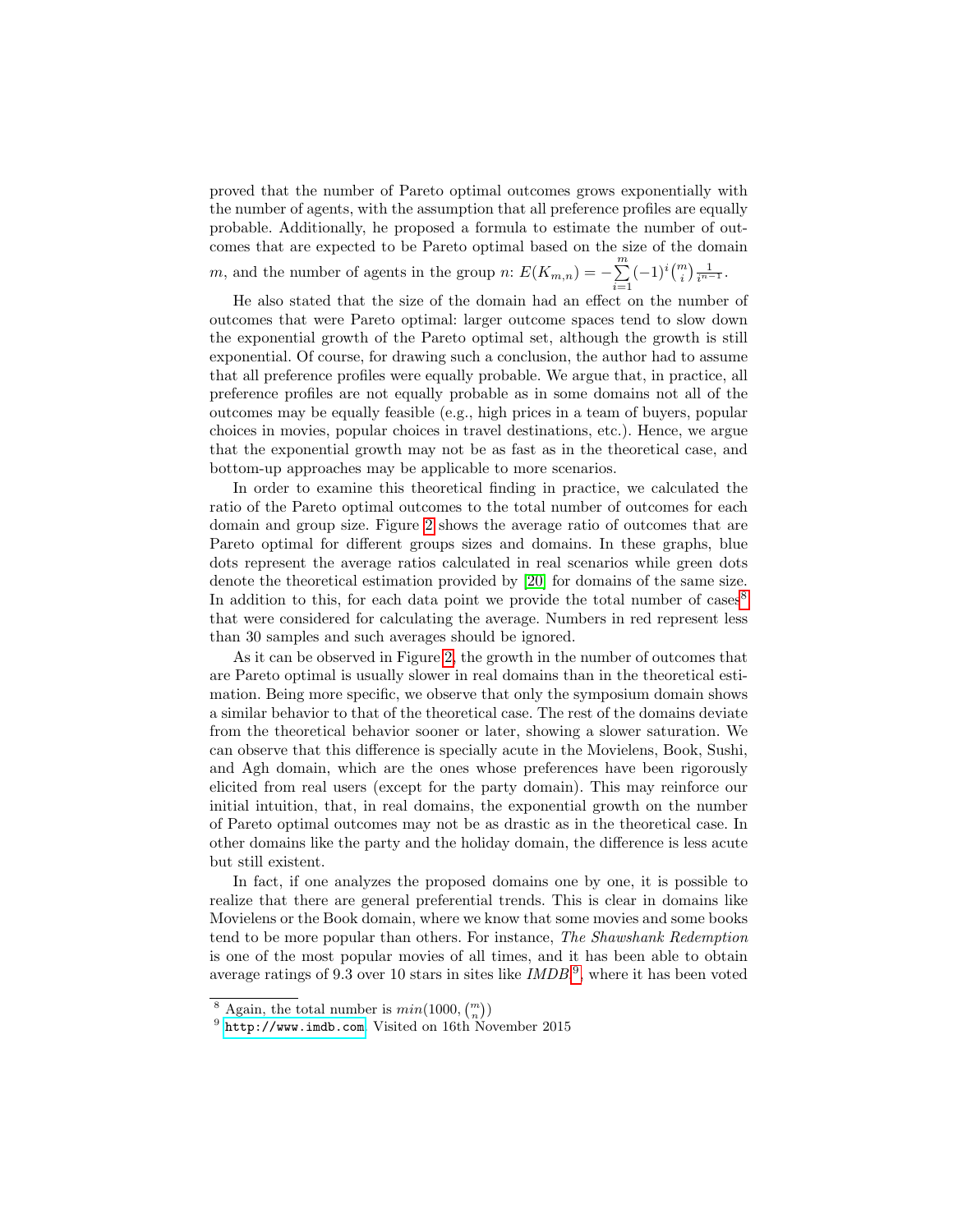

<span id="page-8-0"></span>Fig. 2. Average ratio of the final Pareto optimal set obtained with subgroups of different size

by more than 1 million users. Similarly, we can find books like Harry Potter and the Deathly Hallows that have received an average rating of 4.59 over 5 stars with more than 1 million ratings on sites like  $GoodReads^{10}$  $GoodReads^{10}$  $GoodReads^{10}$ . Finding users that did not like these items has low odds, and as a consequence we can state that not all preference profiles are equally probable. Not only there are general trends in users preferences, but many times we find that there are clusters of users with similar preferences. For instance, in the book domain, we can expect that users that have liked The Lord of the Rings will also like other fantasy themed books like Song of Ice and Fire. This is the type of patterns exploited by recommender systems, and suggests that the number of likely preference profiles is even smaller.

With respect to the other small domains (e.g., AGH, Sushi), we analyzed the preferences of users. In fact, for analyzing the preferences of users on items we performed a Borda count with all of the preference profiles. We could observe that, in the Sushi domain, there are also some popular choices the toro (a total score of 39445) and some choices that are usually the least liked by users like the kappa-maki (a total score of 14928). In the case of the AGH domain, we could also observe that one of the courses (e.g., course 3) was the most preferred one with a score of 731, whereas the least preferred score had almost half the score.

<span id="page-8-1"></span> $\frac{10}{10}$  <http://www.goodreads.com/>. Visited on 16th November 2015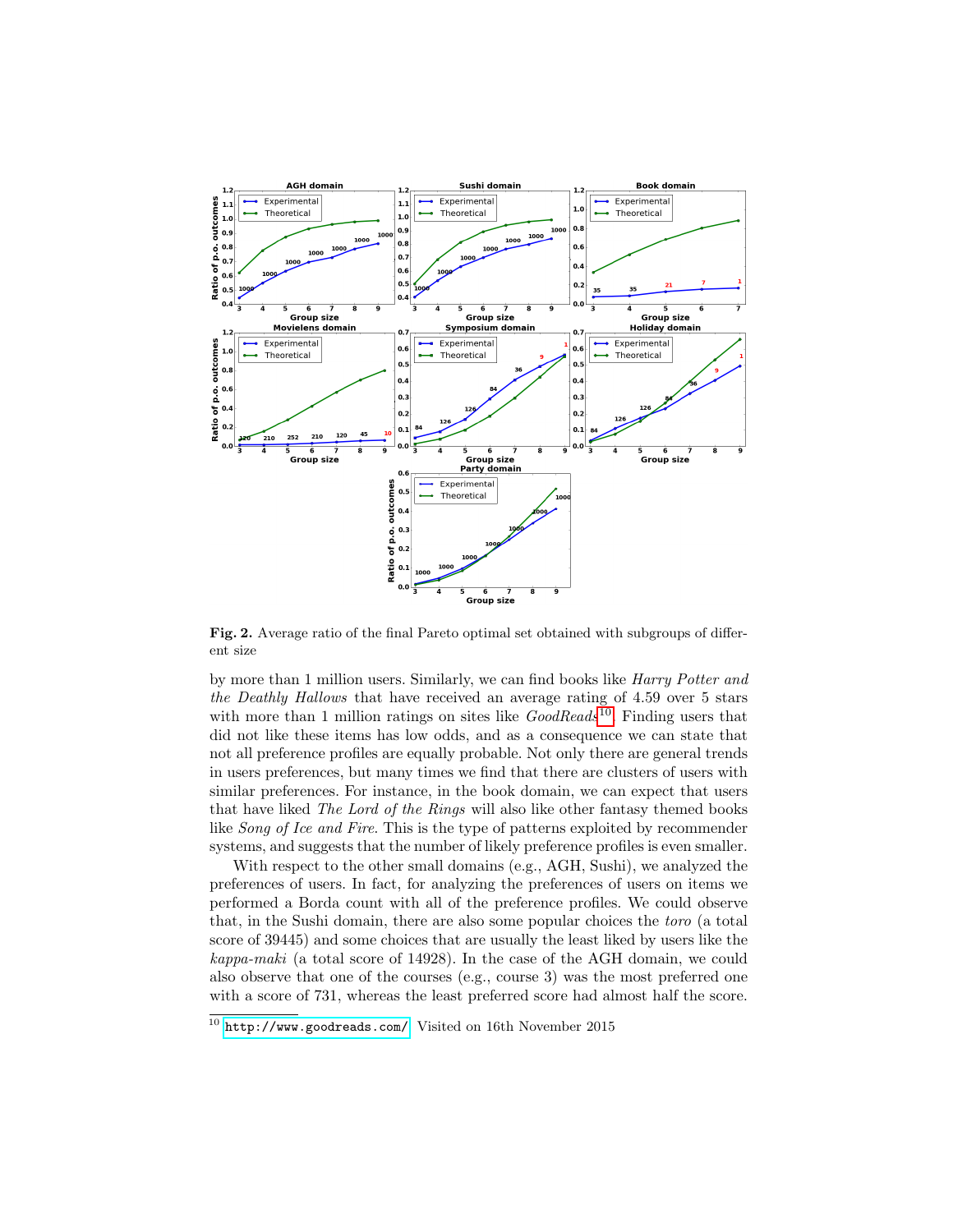This means that in these domains, preferences are not equally distributed and one should not expect such an exponential growth as in the theoretical case.

With respect to negotiation domains, we elicited real preferences from the Party domain, whereas we used the preference profiles provided by Genius in the Holiday and Symposium domain. Interestingly, we could observe that real users in the Party domain tend to consider the type of food, the type of drinks, and the music as the most important attributes. Even in some specific attributes, we could find that there were popular choices like for instance Beer only for drinks, and Finger-food and Chips and Nuts for food choices. With respect to the rest of negotiation domains, it has to be considered that they were not strictly and rigorously elicited like in the case of the party domain. Users were not contextualized in a specific scenario and their preferences were just elicited from their previous experiences in similar scenarios. In the case of the Holiday domain, we were able to observe some patterns like users considering the duration and the activities as the most important attributes. The users usually preferred longer durations to shorter durations, and we observed a slight positive inclination towards Historical Places and Restaurants. Even in the rest of less important attributes we were able to find some patterns like the fact that most users preferred Miami and Amsterdam as destinations. These patterns again show that not all preference profiles are equally likely, and that is reflected in the fact that the experimental growth depicted for Figure [2](#page-8-0) is slower than the theoretical growth. On the other hand, the Symposium domain is closer to the theoretical expectation. This may be explainable due to the fact that the Symposium domain preferences were not elicited thinking on an specific symposium. In contrast to the Holiday domain, which did not follow a rigorous preference elicitation process either, in the Symposium domain it is harder to relate to the scenario, as it includes totally fictional speakers (e.g.  $Mr.$  Talkolot), whereas in the holiday domain one always can think about his/her own preferences on a trip. This may explain why the increase in the ratio of Pareto optimal outcomes is similar to the theoretical case where preference profiles are equally probable. It should be highlighted that in many negotiation domains, preferences are made different to test the performance of negotiation algorithms in conflicting scenarios.

The fact that, as we have shown, not all preference profiles are equally likely makes bottom-up approaches more applicable to real life scenarios than the results depicted in theory[\[20\]](#page-13-11). However, it should be noted that, even though the growth is slower, the graphics still suggest an increase with the size of the group and eventually the proof may not be applicable for domains involving a large number of agents. These results raise an interesting trade-off that should be analyzed in the future: the relation between the performance of bottom-up approaches, which increases with the subgroup size, and its applicability, which decreases with the group size, as nearly all outcomes may be Pareto optimal.

There is another additional issue to be studied concerning the applicability of bottom-up approaches. As the reader may have guessed, the aforementioned domains do not guarantee strict preferences. Therefore, some Pareto optimal outcomes calculated in subgroups may not be Pareto optimal in the whole group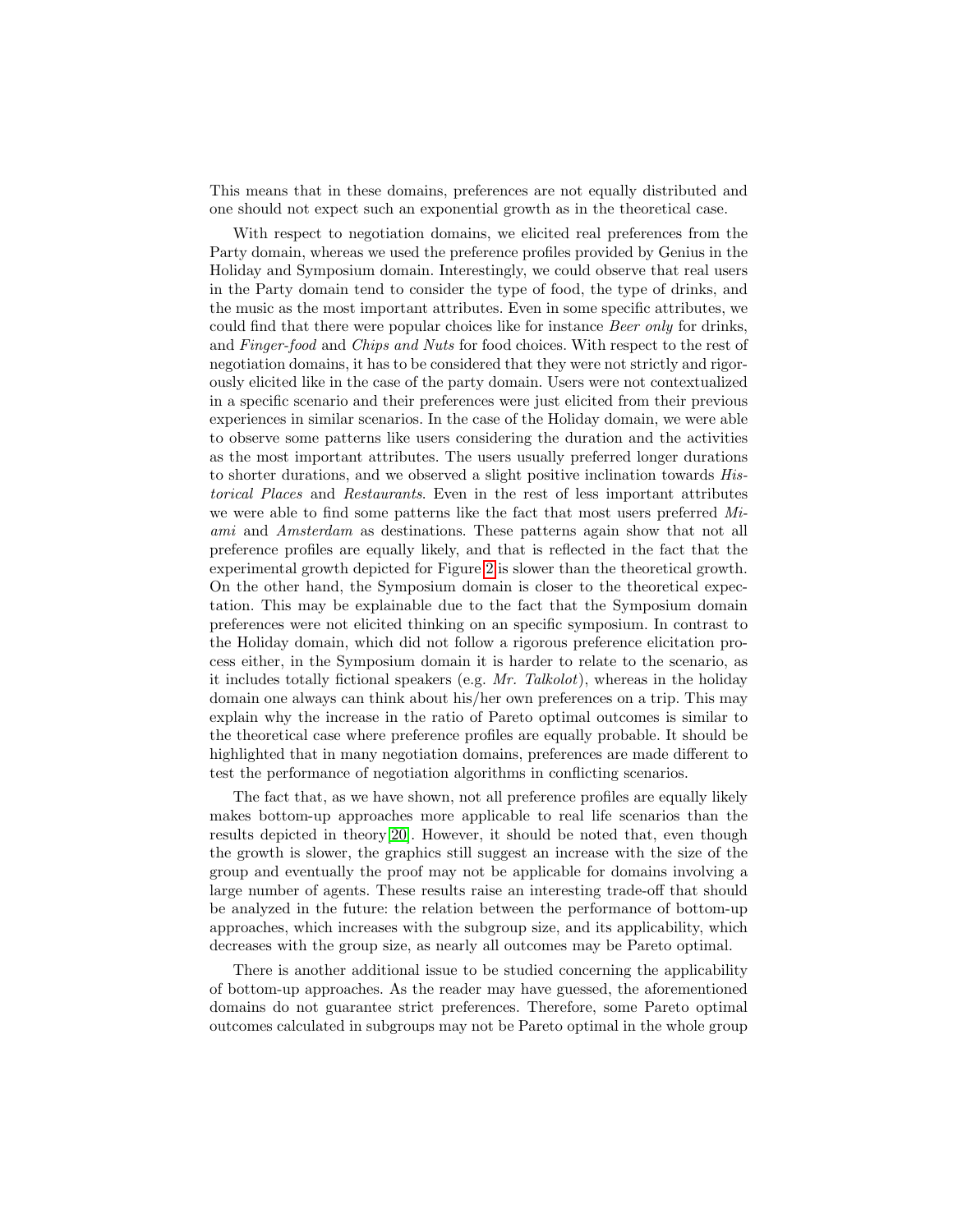| Group size | Subgroup size |                |  |  |                              |  |                                                                                  |
|------------|---------------|----------------|--|--|------------------------------|--|----------------------------------------------------------------------------------|
|            |               |                |  |  |                              |  |                                                                                  |
| 5          |               | $7\%$ 4% $1\%$ |  |  |                              |  |                                                                                  |
|            |               |                |  |  | $5\%$  2\% 1\% 0.7\% 0.3\% - |  |                                                                                  |
|            |               |                |  |  |                              |  | $4\sqrt[6]{2\% \times 1\% \times 0.7\% \times 0.4\% \times 0.2\% \times 0.07\%}$ |

<span id="page-10-0"></span>Table 1. Average % of false positives calculated in a subgroup

(we call these false positives). In order to study this, we measured the ratio of false positives in the previous experimental setting. The results are summarized in Table [1.](#page-10-0) As it can be observed, the percentage of false positives remains low for every possible scenario, and it tends to decrease with the size of the subgroup. This matches our initial intuition, and shows that the proof presented in this paper practically holds in every situation. Hence, this result supports the applicability of bottom-up approaches in practice.

## 5 Related work

As far as these authors are concerned, most of the studies have dedicated their efforts on reaching Pareto optimal solutions using a horizontal approach that involves interactions with all group members. In [\[16\]](#page-12-1), the authors propose a general framework for bilateral negotiations where agents are able to reach near Pareto optimal outcomes by decomposing the negotiation process into iso-utility curves, from where outcomes are proposed based on the similarity to the last offer proposed by the opponent. Later, the authors extend their findings to a multilateral and multi-issue environment where convergence is guaranteed [\[29\]](#page-13-0). Ehtamo et al. [\[11\]](#page-12-0) propose a centralized mechanism for achieving Pareto optimal outcomes based on real valued linear additive utility functions and information sharing. Amador *et al.* [\[1\]](#page-12-9) propose a task allocation method for agents with temporal constraints that is capable of providing envy free and Pareto optimal solutions under specific conditions. Other works like [\[21\]](#page-13-12) have extended the concept of Pareto optimality to argumentation frameworks. The authors study different agent attitudes, how they relate to the problem of efficiency in abstract argumentation dialogues, and define several situations and scenarios that lead to Pareto optimal arguments. Recently, Hara et al. [\[10\]](#page-12-2) proposed a mediated mechanism based on genetic algorithms that is capable of achieving near Pareto optimal outcomes for multi-party negotiations where agents preferences present non-linear relationships and change over time. However, none of these works employ bottom-up approaches, which may prove more useful in some scenarios.

Another field related to our study is that of multi-objective optimization. Pareto optimality is a well-known efficiency measure in multi-objective optimization [\[13,](#page-12-10)[17,](#page-13-13)[14\]](#page-12-11). Similarly to our multiagent decision setting, researchers in centralized multi-objective optimization have noticed the exponential increase on the number of Pareto optimal outcomes with the number of objective functions [\[7,](#page-12-12)[5\]](#page-12-13). Due to this unfortunate property of Pareto optimality, some researchers have offered practical alternatives to the selection of Pareto optimal outcomes. Di Pierro *et al.* define the concept of k optimality for deciding over Pareto opti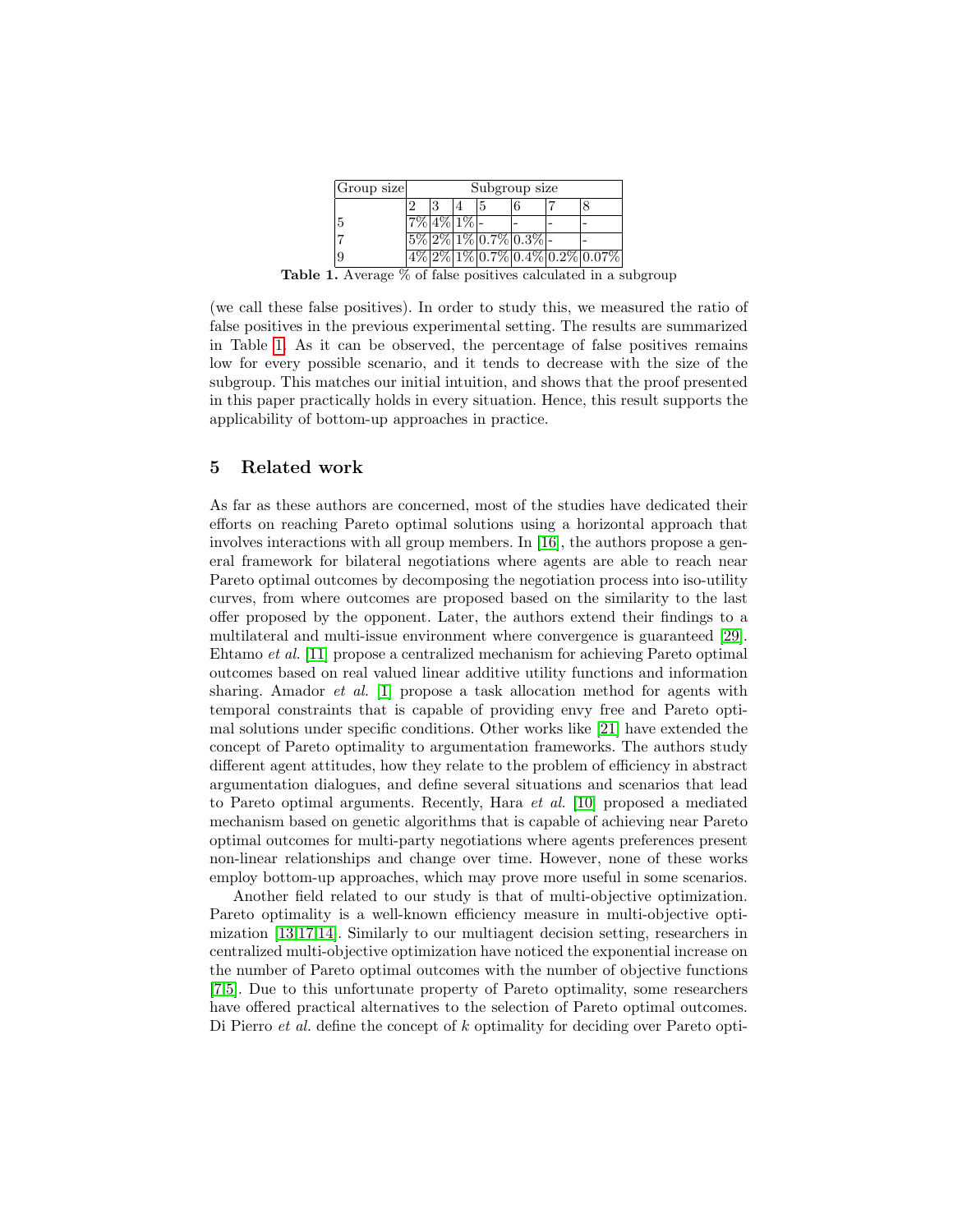mal outcomes. Basically, a non-dominated outcome is defined as k-optimal when that outcome is non-dominated over every possible combination of k objectives. Thus, it results in a stronger concept of optimality that may help to choose a solution over a set of Pareto optimal outcomes. We want to highlight the practical usability of k-optimality on future decision making mechanisms for agents and how it complements our current findings. First, based on our proof, a subgroups of agents may calculate Pareto optimal outcomes on subgroups and communicate them to the rest of subgroups. Then, a mechanism may be devised to allow agents to select a k-optimal outcome over calculated Pareto optimal outcomes.

Finally, economic and theoretical studies are also a source of related work. As introduced in the text, [\[20\]](#page-13-11) analyzed how the number of Pareto optimal outcomes exponentially increases with the number of agents by assuming that all preference profiles are equally probable. In our present study, we have, among other contributions, shown how real domains in practice behave with regards to Pareto optimality. More specifically, we have shown that, despite the increase in the number of Pareto optimal outcomes with the number of agents, the growth speed is not as quick as portrayed by [\[20\]](#page-13-11). This is, as far as we know, our closest work in the study of the underlying properties of Pareto optimality. Of course, there have been other successful studies on Pareto optimality for specific domains and problems like characterizing fairness, or studying the relationship between monotonic solutions and Pareto optimality [\[4](#page-12-14)[,9\]](#page-12-15), but their focus of study has not been on the exploration of bottom-up approaches for reaching Pareto optimality.

## 6 Conclusion

In this paper, we have explored the applicability and performance of bottom-up approaches for reaching Pareto optimal outcomes in groups. Our analysis shows that Pareto optimal outcomes in a group remain optimal when increasing the number of agents in the group in many practical scenarios. This has implications for bottom-up approaches, as Pareto optimal outcomes may be calculated in subgroups first, and then be used in scenarios involving the whole group.

We performed experimental analysis on preferences elicited from users in real-life scenarios and validated that this principle can be applied to a wide range of domains. Our results on performance and applicability indicate that we are able to calculate a significant ratio of the final Pareto optimal frontier within subgroups. Conversely, we analyzed the applicability of our approach by considering how the ratio of Pareto outcomes increases with the size of the group. Our findings highlight that this increase is not as abrupt as expected in theoretical studies, as not all preference profiles are equally likely in many real-life domains. Still, the increase of the ratio of final Pareto optimal outcomes points to a necessary trade off in practice, which we plan to analyze in the future.

Additionally, as a future work, we plan to design novel negotiation approaches for intra-team negotiations that benefit from our findings. In particular, we plan to design a negotiation strategy for negotiation teams, which first calculate the Pareto optimal solutions within the team using our approach, and then target that set of Pareto optimal proposals when negotiating with the opponent.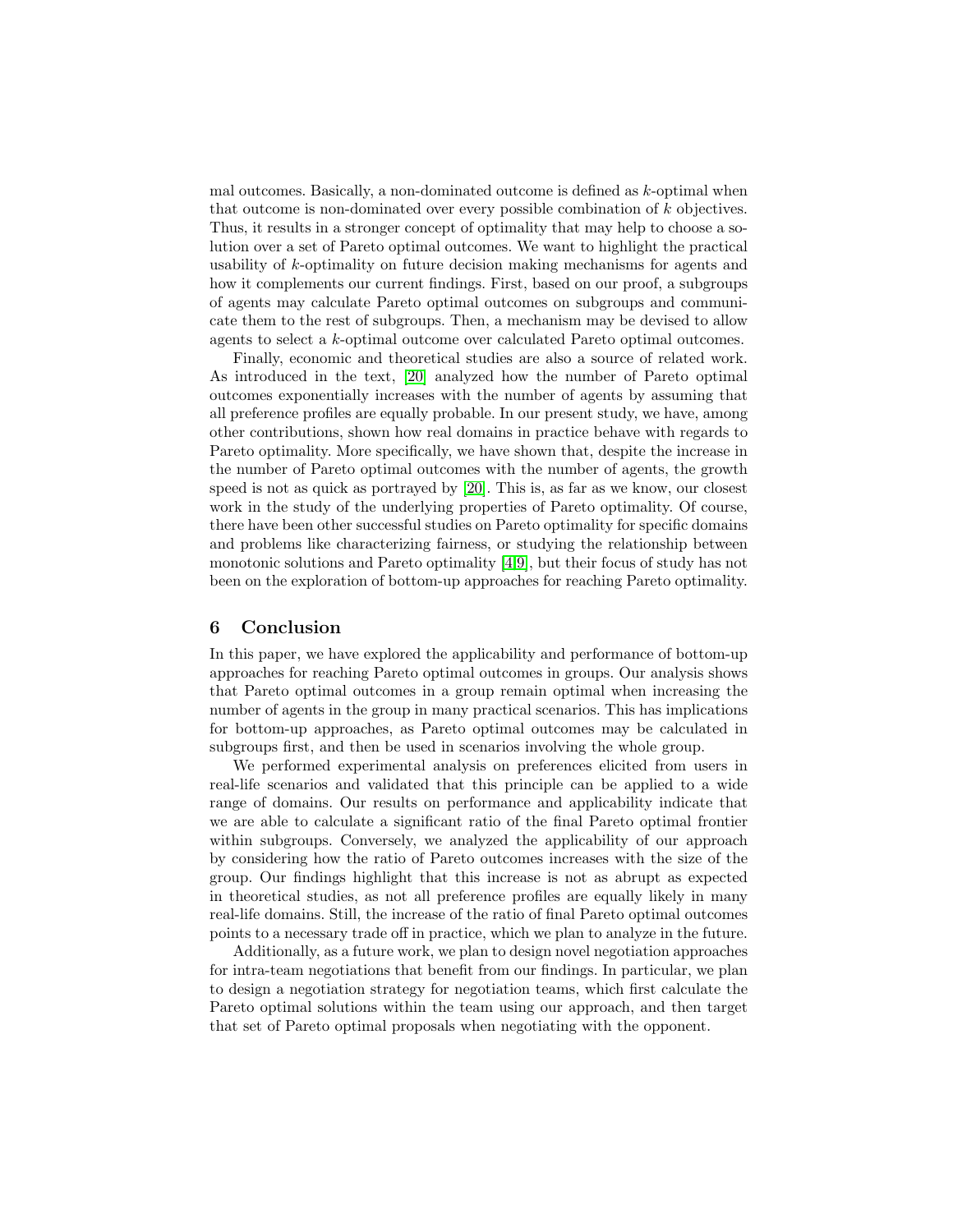## References

- <span id="page-12-9"></span>1. S. Amador, S. Okamoto, and R. Zivan. Dynamic multi-agent task allocation with spatial and temporal constraints. In Proceedings of the 2014 international conference on Autonomous agents and multi-agent systems, pages 1495–1496. International Foundation for Autonomous Agents and Multiagent Systems, 2014.
- <span id="page-12-6"></span>2. E. Argente, V. Botti, C. Carrascosa, A. Giret, V. Julian, and M. Rebollo. An abstract architecture for virtual organizations: The thomas approach. Knowledge and Information Systems, 29(2):379–403, 2011.
- <span id="page-12-4"></span>3. R. Aydoğan, K. V. Hindriks, and C. M. Jonker. Multilateral mediated negotiation protocols with feedback. In Novel Insights in Agent-based Complex Automated Negotiation, pages 43–59. Springer, 2014.
- <span id="page-12-14"></span>4. A. Bogomolnaia and H. Moulin. Size versus fairness in the assignment problem. Games and Economic Behavior, 90:119–127, 2015.
- <span id="page-12-13"></span>5. D. W. Corne and J. D. Knowles. Techniques for highly multiobjective optimisation: Some nondominated points are better than others. In Proceedings of the 9th Annual Conference on Genetic and Evolutionary Computation, GECCO '07, pages 773– 780, New York, NY, USA, 2007. ACM.
- <span id="page-12-3"></span>6. D. de Jonge and C. Sierra. \ hbox  $\{NB\}^{\{3\}}$ : a multilateral negotiation algorithm for large, non-linear agreement spaces with limited time. Autonomous Agents and Multi-Agent Systems, 29(5):896–942, 2015.
- <span id="page-12-12"></span>7. F. di Pierro. Many-objective evolutionary algorithms and applications to water resources engineering. PhD thesis, University of Exeter, 2006.
- <span id="page-12-5"></span>8. S. Esparcia, V. Sanchez-Anguix, and R. Aydoğan. A negotiation approach for energy-aware room allocation systems. In Highlights on Practical Applications of Agents and Multi-Agent Systems, pages 280–291. Springer, 2013.
- <span id="page-12-15"></span>9. J. García-Segarra and M. Ginés-Vilar. The impossibility of paretian monotonic solutions: A strengthening of roths result. Operations Research Letters, 43(5):476– 478, 2015.
- <span id="page-12-2"></span>10. K. Hara and T. Ito. A mediation mechanism for automated negotiating agents whose utility changes over time. In Twenty-Seventh AAAI Conference on Artificial Intelligence, 2013.
- <span id="page-12-0"></span>11. P. Heiskanen, H. Ehtamo, and R. P. Hämäläinen. Constraint proposal method for computing pareto solutions in multi-party negotiations. European Journal of Operational Research, 133(1):44–61, 2001.
- <span id="page-12-7"></span>12. C. Hewitt. Open information systems semantics for distributed artificial intelligence. Artificial Intelligence, 47(1-3):79–106, 1991.
- <span id="page-12-10"></span>13. J. Horn, N. Nafpliotis, and D. E. Goldberg. A niched pareto genetic algorithm for multiobjective optimization. In Evolutionary Computation, 1994. IEEE World Congress on Computational Intelligence., Proceedings of the First IEEE Conference on, pages 82–87. Ieee, 1994.
- <span id="page-12-11"></span>14. X.-B. Hu, M. Wang, and E. Di Paolo. Calculating complete and exact pareto front for multiobjective optimization: a new deterministic approach for discrete problems. IEEE Transactions on Cybernetics, 43(3):1088–1101, 2013.
- <span id="page-12-8"></span>15. T. Kamishima. Nantonac collaborative filtering: recommendation based on order responses. In Proceedings of the ninth ACM SIGKDD international conference on Knowledge discovery and data mining, pages 583–588. ACM, 2003.
- <span id="page-12-1"></span>16. G. Lai, C. Li, and K. Sycara. Efficient multi-attribute negotiation with incomplete information. Group Decision and Negotiation, 15(5):511–528, 2006.